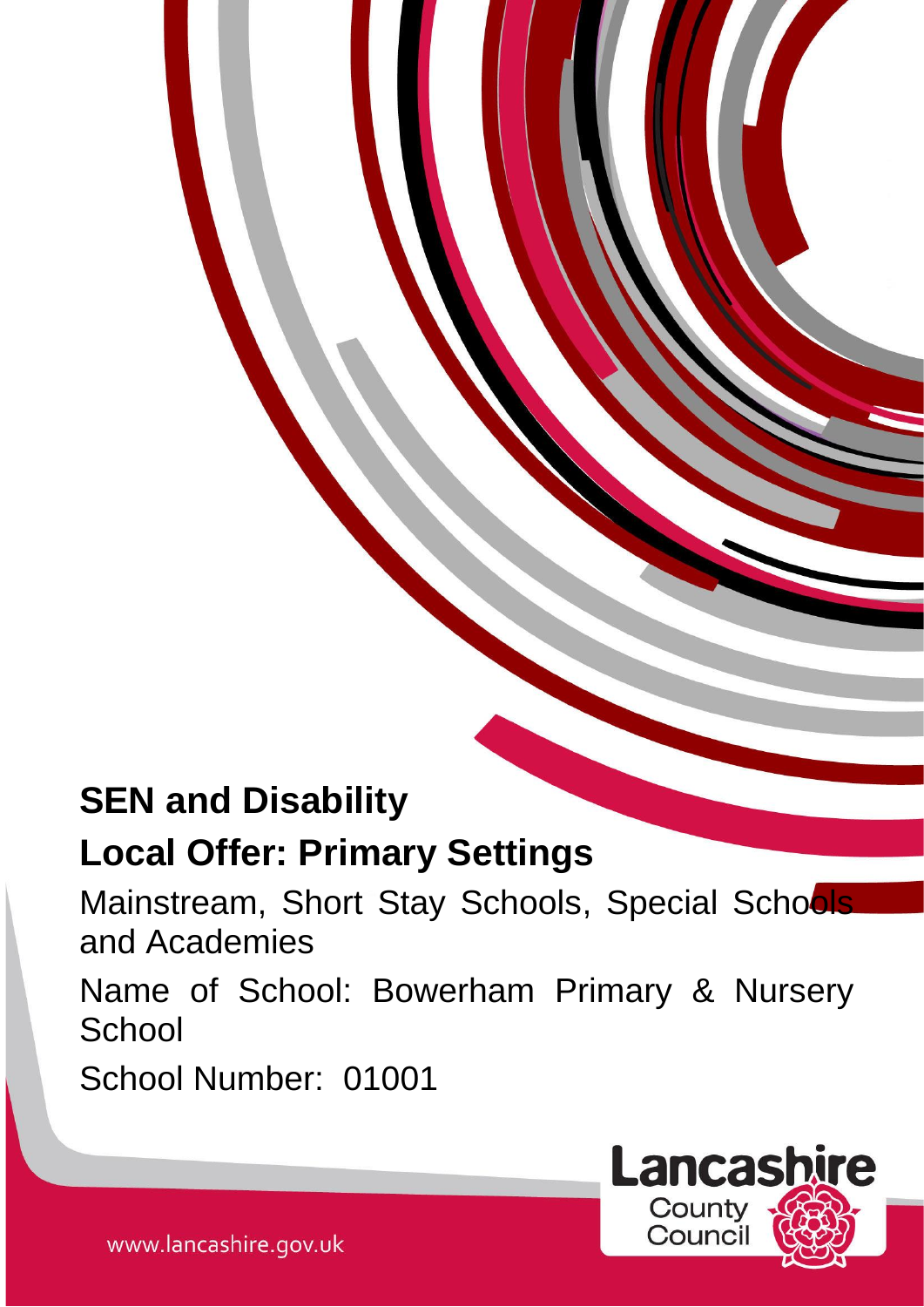| <b>School Name</b><br>and Address               | <b>Bowerham Primary</b><br>and Nursery School,<br>Bowerham Road,<br>Lancaster,<br><b>LA1 3BS</b>                                                                                                                                                                         | <b>Telephone</b><br><b>Number</b><br>Website<br><b>Address</b> | 0152463999<br>http://www.bowerham.co.uk |  |  |
|-------------------------------------------------|--------------------------------------------------------------------------------------------------------------------------------------------------------------------------------------------------------------------------------------------------------------------------|----------------------------------------------------------------|-----------------------------------------|--|--|
| <b>SEN Specialism</b>                           | The school specialises in meeting the needs of children with ASD. Our school<br>has a history of meeting the needs of Autistic children. Each classroom has a<br>visual timetable and area for quiet time and staff are highly trained in this<br>specific area of need. |                                                                |                                         |  |  |
| <b>Age Range</b>                                | 2-11 years                                                                                                                                                                                                                                                               |                                                                |                                         |  |  |
| Name and<br>contact details<br>of your school's | <b>Rebecca Culkin - SENDCO</b><br>rculkin@bowerham.lancs.sch.uk                                                                                                                                                                                                          |                                                                |                                         |  |  |
| <b>SENDCO</b>                                   | 01524 63999                                                                                                                                                                                                                                                              |                                                                |                                         |  |  |

| Name of Person<br><b>Responsible for updating</b><br>the Local Offer | Rebecca Culkin<br><b>SENDCO</b> |              |                               |
|----------------------------------------------------------------------|---------------------------------|--------------|-------------------------------|
| <b>Contact telephone number</b>                                      | 01524 63999                     | <b>Email</b> | rculkin@bowerham.lancs.sch.uk |

| URL for the direct link to<br>school's Local Offer | https://www.bowerham.co.uk/inclusion/ |             |                |  |
|----------------------------------------------------|---------------------------------------|-------------|----------------|--|
| <b>Name</b>                                        | <b>Rebecca Culkin</b>                 | <b>Date</b> | September 2021 |  |

#### **How do we ensure our school is inclusive and accessible?**

- Bowerham Primary and Nursery School is a two form entry school. There are two main sites- the Early Years building and the Key Stage 1-2 building. The school is fully accessible. All main entrances are accessible by slopes or levelled floors. The Key Stage one and two building is on one level and automatic doors are fitted at the main pupils' entrance and the main parents'/ visitor entrance.
- Our school has undergone a full environmental audit from IDSS and this has informed the school's accessibility plan. This is reviewed yearly and adaptions are made where needed.
- There are parking spaces provided at the front entrance for disabled visitors. In addition, parking on the road is usually available for disabled visitors.
- The nursery building contains a full washroom and therapy area and there are five disabled toilet facilities on site- one linked to the hall, two in the key stage 2 area; one in the key stage 1 area and one in the nursery.
- All displays in the school are clear and bright. We take great pride in our children's learning environment and ensure displays are in line with the learning needs of our children.
- Our school website uses a standard font that has been agreed by a range of website designers as the most effective for accessibility.
- The pastoral team work closely with parents to ensure information is accessible, providing interpretations for letters in different languages and reading letters to parents, when needed.
- All classes display a visual timetable so that the agenda for the day is clearly shared with the children. Each classroom and all teaching assistants have communication fans for EAL children. We also provide all new EAL starters with a booklet specific to their class.
- All classes have an agreed set of non-negotiables to ensure consistency and inclusion across school.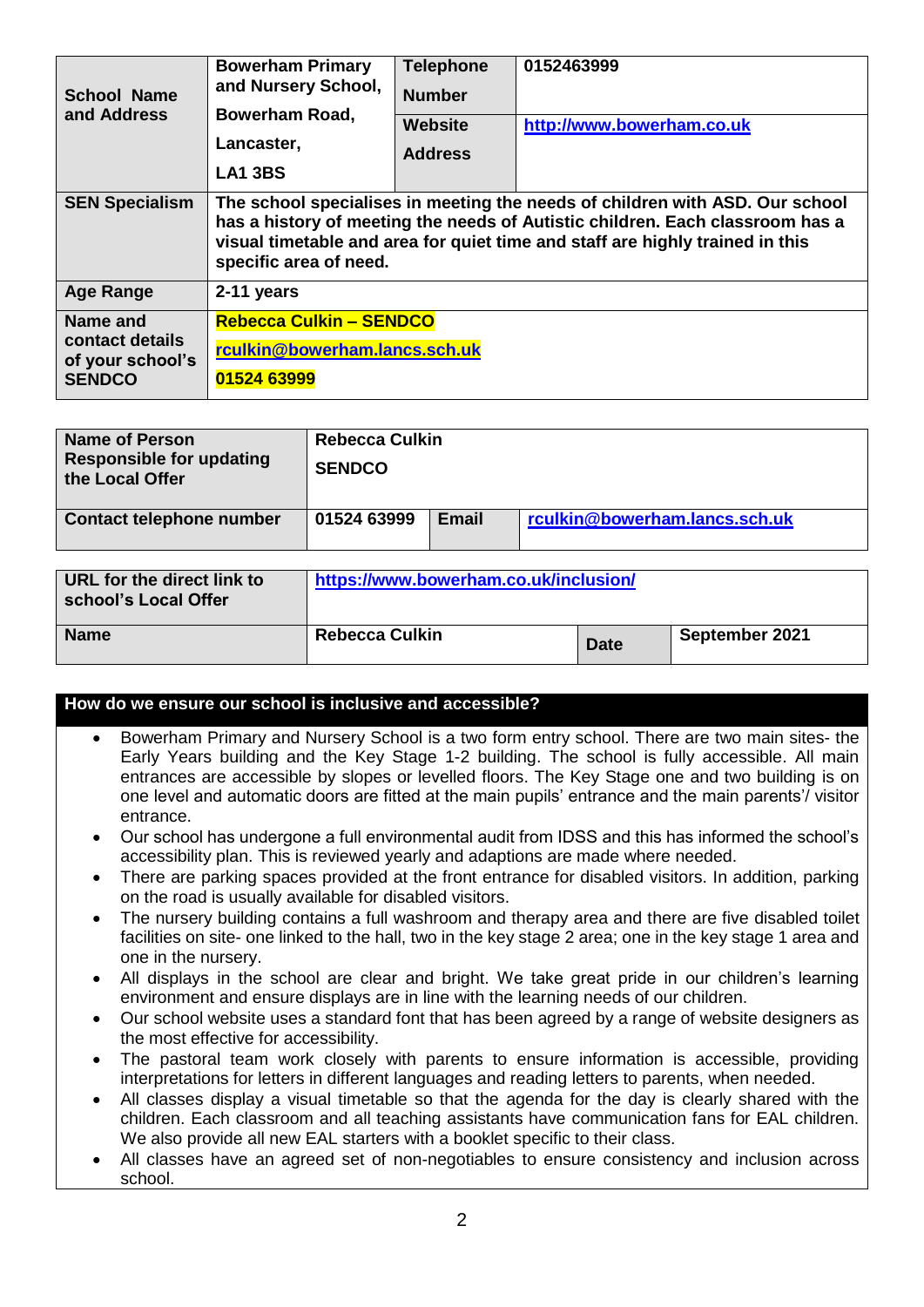- There is a teaching assistant in each class to support children and help them to access their learning. All work is differentiated for the needs of the class and specialist equipment is sourced on a needs basis.
- The school has a range of resources to improve accessibility such as Clicker 6, talking tins, fidget cushions, writing slopes, motor skills programmes and items for sensory needs.

## **How do we meet the needs of children with SEND?**

Children are identified with SEND through criteria agreed by the school, and from the school's assessment procedures. The needs of children identified are then assessed and provision is mapped according to the resources and staff available in school. All children's SEND needs are mapped out by staff termly

Children with SEND, depending on their needs, may be **supported through personalised learning plans** (ILPs) with SMART targets, which are reviewed with parents and children termly. All children with SEND have their provision carefully planned and reviewed once a term.

We use the three Waves model of support and have various resources available for each wave, which may include:

**Wave 1**

Staff are all fully aware of the needs of their class and this is evident in clear differentiation in planning and teaching.

- **Wave 2** Additional guided reading materials Extra Literacy Support Social groups Speech and Language focus groups
- **Wave 3** Precision Teaching Book worms Daily paired reading Individual Literacy Support **Teorodescu** Acceleread/ write IDSS Specialist support IDL
- Bowerham Primary School has a range of assessments and screening programmes that we use to investigate the individual needs of a child and to develop strategies to support those needs. All our resources and assessments are available on a needs basis and all support and assessments are discussed with parents and the child.
- Both our SENDCO has the SEND Award. In school there are a number of Teaching Assistants and teachers who are trained in specific areas of need and who have a wealth of knowledge and advice. All staff receive SEND training and new initiatives and information is shared through Staff Meetings.
- SATS access arrangements are reviewed for all children and provision is put in place to ensure this process is accessible and that any anxiety is reduced.

## **How do we review and evaluate outcomes for children with SEND?**

- All provision is evaluated before and at the end of the intervention to evaluate the impact of the provision. In addition to the provision map evaluations, ILPs are monitored and formally evaluated each term.
- When a child may be making progress at a slower rate due to their Special Educational Needs or Disability, PIVATs may also be used as a form of assessment and to guide the next steps for development of the child. PIVAT progress is reported termly for these children.
- Children with an EHC Plan have an annual review where all agencies involved with the child and family are invited. New yearly targets are set and agreed at the review.

## **How do we keeping children safe?**

**At Bowerham Primary and Nursery School the safety of our children is of great importance to us.**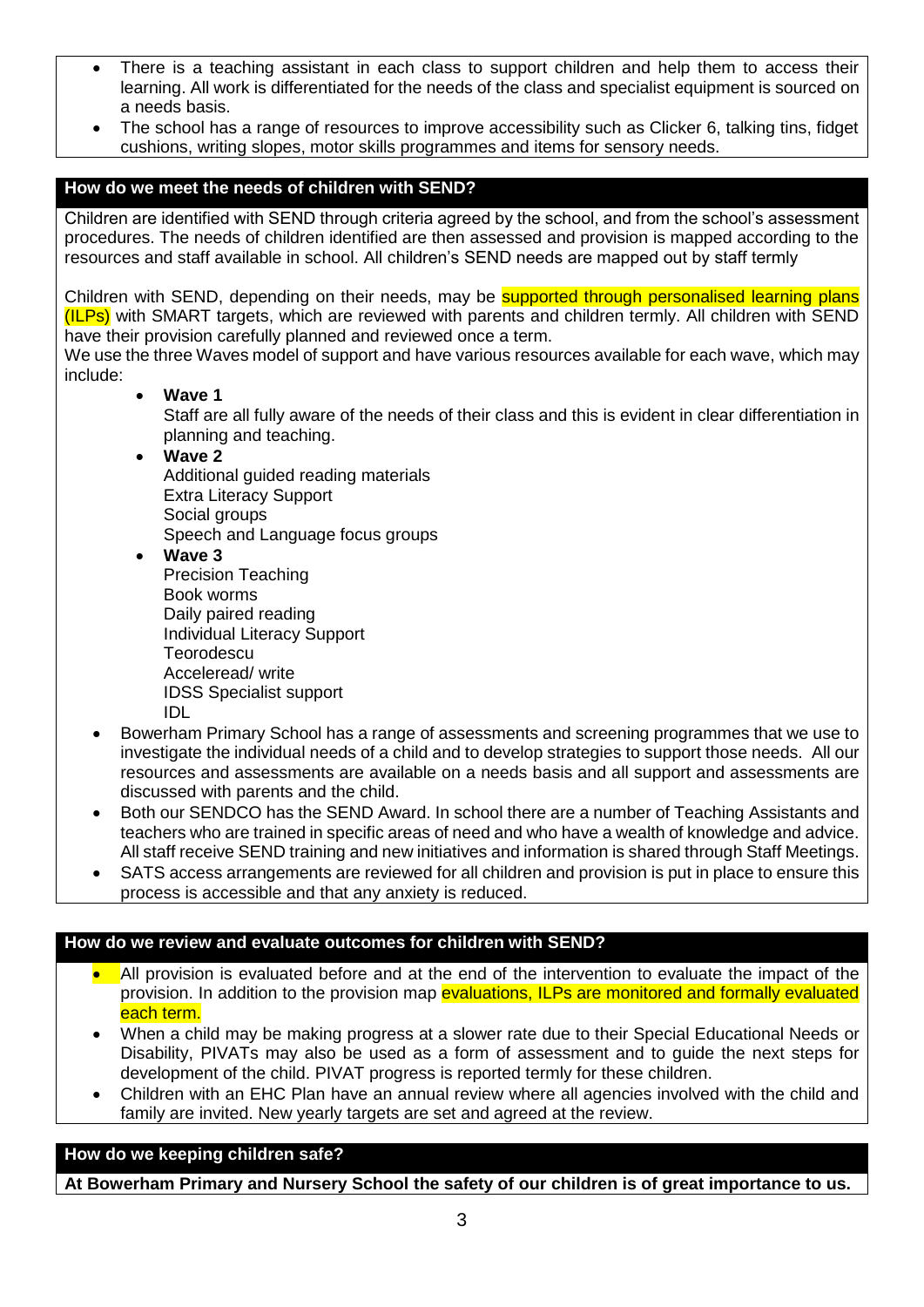Bowerham Primary and Nursery School is located next to a busy main road and there are different procedures for the two main sites- Early Years and Key stage 1-2.

## **For school dropping off and collecting procedures please see the class pages on our website:**

#### **<https://www.bowerham.co.uk/class-pages/>**

All visitors must report to the school office at the main entrance to be signed in, where they receive a visitors sticker and are briefed about safety procedures and expectations within school. All visitors sign out when exiting the building. The school office has a clear record of all visitors to the school.

### **Playtimes**

Our school has zoned areas of the playground to allow various types of play, with minimum risk. Each zone is monitored carefully by staff and play leaders. There is a designated first aid area and first aider on duty every play time and a record of first aid administered is kept in the school office. If a child bumps their head, either parents/ carers are called to assess their child or/and a bumped head letter is sent home. This is dependent on the severity of the situation.

#### **Trips**

Risk assessments are completed for all trips in line with Lancashire guidelines. Bowerham Primary and Nursery School uses the EVOLVE website to record risk assessments and the EVC checks all risk assessments. There is a health and safety governor who has regular meetings with the EVC to assess the safety of the school.

#### **Lessons**

Risk assessments are also completed for all lessons with a high level of risk- such as wood work and cutting skills.

Individual risk assessments may be completed for children who are at risk of harming themselves or others. These are carried out in conjunction with all parties concerned.

School have regular fire drills as a whole school and fire procedures are displayed in each class. There is an emergency evacuation procedure in place and this is practised and reviewed regularly.

For safeguarding procedures, see our Safeguarding Policy.

## **How do we ensure all our children's health needs are met?**

- At Bowerham Primary and Nursery School all medication is clearly labelled with the child's name, prescription and the expiry date of the medication. It is administered by staff at the consent of parents or, when consent cannot be obtained, the head teacher. A medication form is completed by parents if medication is to be administered in school.
- Inhalers and epipens are kept in the classroom or a central holding area. Taken with us where we go.
- Health Care Plans are written in conjunction with medical services, parents, the child and school. They are then agreed and signed by all parties concerned. Following this, the Health Care Plans are disseminated to staff through phase meetings.
- Many therapists support children in our school. This is by an appointment basis and individual to the needs of the child.
- School provide parents with information of local health drop ins through our website and through individual communication.
- In case of a medical emergency staff will call 999 and the office will inform parents. School have a quick medical emergency form to hand in to Accident and Emergency with written details of the child/ needs and the incident.
- First Aid training is provided to ensure all staff's first aid training is up to date. In case of an injury, a trained first aider will assess the child and administer treatment. They may seek advice from the Senior Management Team. There is a first aid pack in every classroom and at key points around the school.
- There is a defibrillator on site and training is provided for all staff.
- Health and Safety concerns are discussed as a whole staff each week and actioned.
- All staff meet weekly to discuss our children's pastoral needs and to monitor and action any points.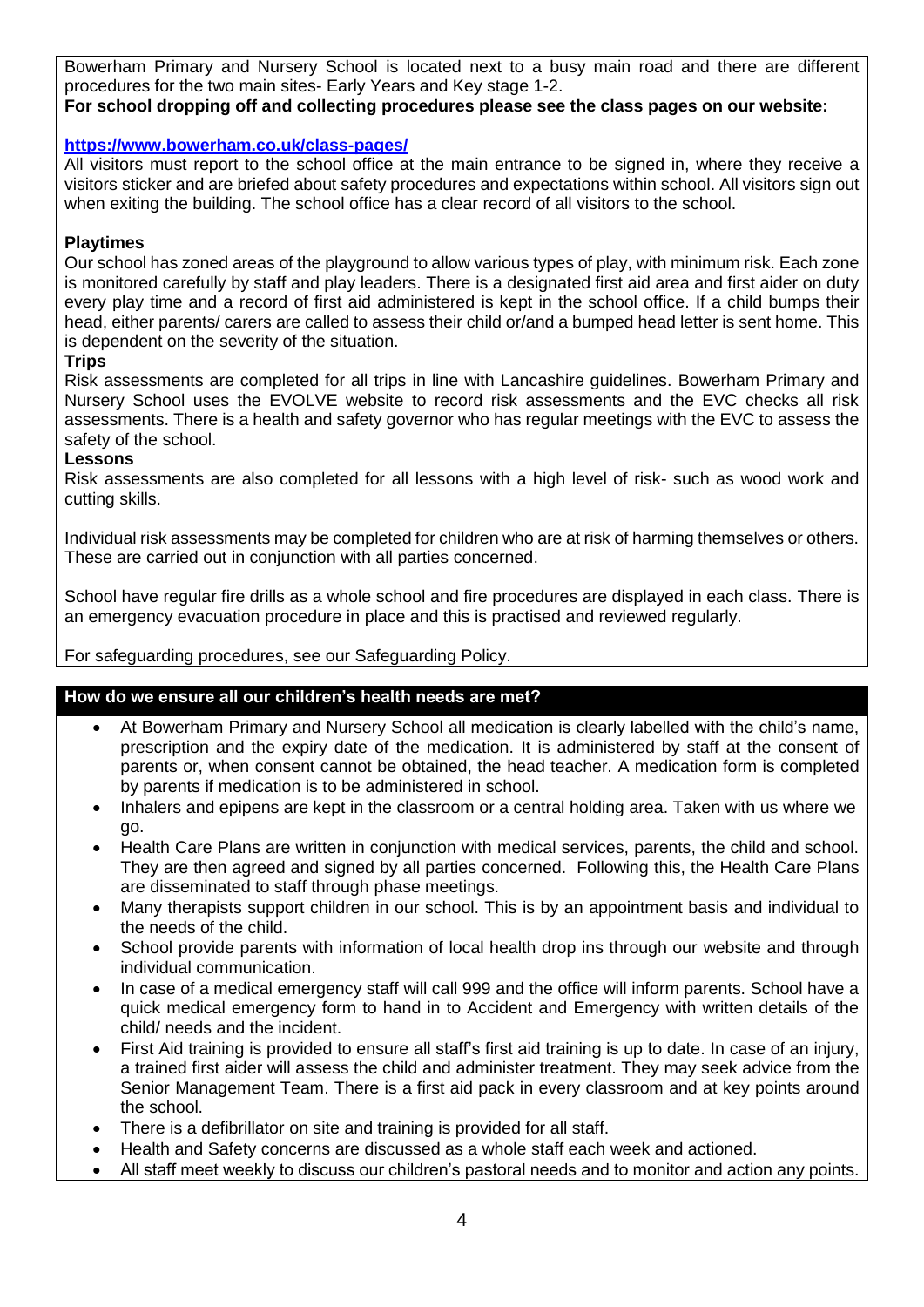#### **How do we communicate with parents?**

- All the staff at Bowerham Primary and Nursery School are named on the school website and teachers' emails are displayed. All staff try to be available to talk face to face before school on the yard and after school.
- Bowerham have an open door policy for communication, however, more complex discussions are available by appointment through the school office.
- Parents are kept informed by: Termly progress written reports Termly parent meetings Communication diaries Achievement certificates Daily communication with parents at drop off and pick up. Notes home to parents A full progress report is sent home to parents in the summer term. Groupcall emails The School Website and Social Media Zoom meetings YouTube channel and online learning platforms
- The school offers various open days throughout the academic year where children can show their work and parents can learn more about the school and what we offer.
- Parental questionnaires are given to parents yearly.

## **How do we ensure everyone works together?**

## **Pupil Voice**

- We believe that pupil voice is very important. The children have regular school council meetings where they discuss all aspects of school life and the running of the school. The school council are involved in job applications, events, new initiatives and feedback from other children in school. They are voted by the children and regular feedback is given to the school from the council.
- We have a pupil senior leadership team from the school council that helps to set agendas and school improvement.
- In addition to the overall school council, Bowerham has an arts council, eco council and sports council.
- Every class has a time to talk box where children can ask for help when needed and all children have a trust buddy.
- In every class, there are two learning champions that have an excellent knowledge of the learning in their class and like to share this with others.
- Staff regularly interview pupils for feedback. We offer a pupil-led skills curriculum for theme work. The children are an integral part of this process.

## **Parental Involvement**

- At Bowerham Primary and Nursery School parents are offered regular opportunities to be involved in the life of the school.
- At the beginning of the year parents have the opportunity to meet their child's new teacher and to learn about the learning that will take place during that academic year and the expectations of the year group. Termly parent meetings are available for parents and parents can access a termly working with you child evening.
- Bowerham Primary and Nursery School has an events team who plan half termly events to raise funds for the school and to promote the community spirit at school. Parents are welcome to attend these and offer to help on a regular basis.
- We also offer a range of courses for parents and the opportunity to visit school through celebrations of learning, performances and assemblies.

#### **The Governing Body**

 We are lucky to have a strong governing body at Bowerham Primary and Nursery School. The body mainly consist of parents or past parents of the school. They are all involved in all aspects of school improvement and monitor all areas of the school. The SEN Governor has regular meetings with the SENDCO and the views of the governors are integral to development.

#### **Our School Promise**